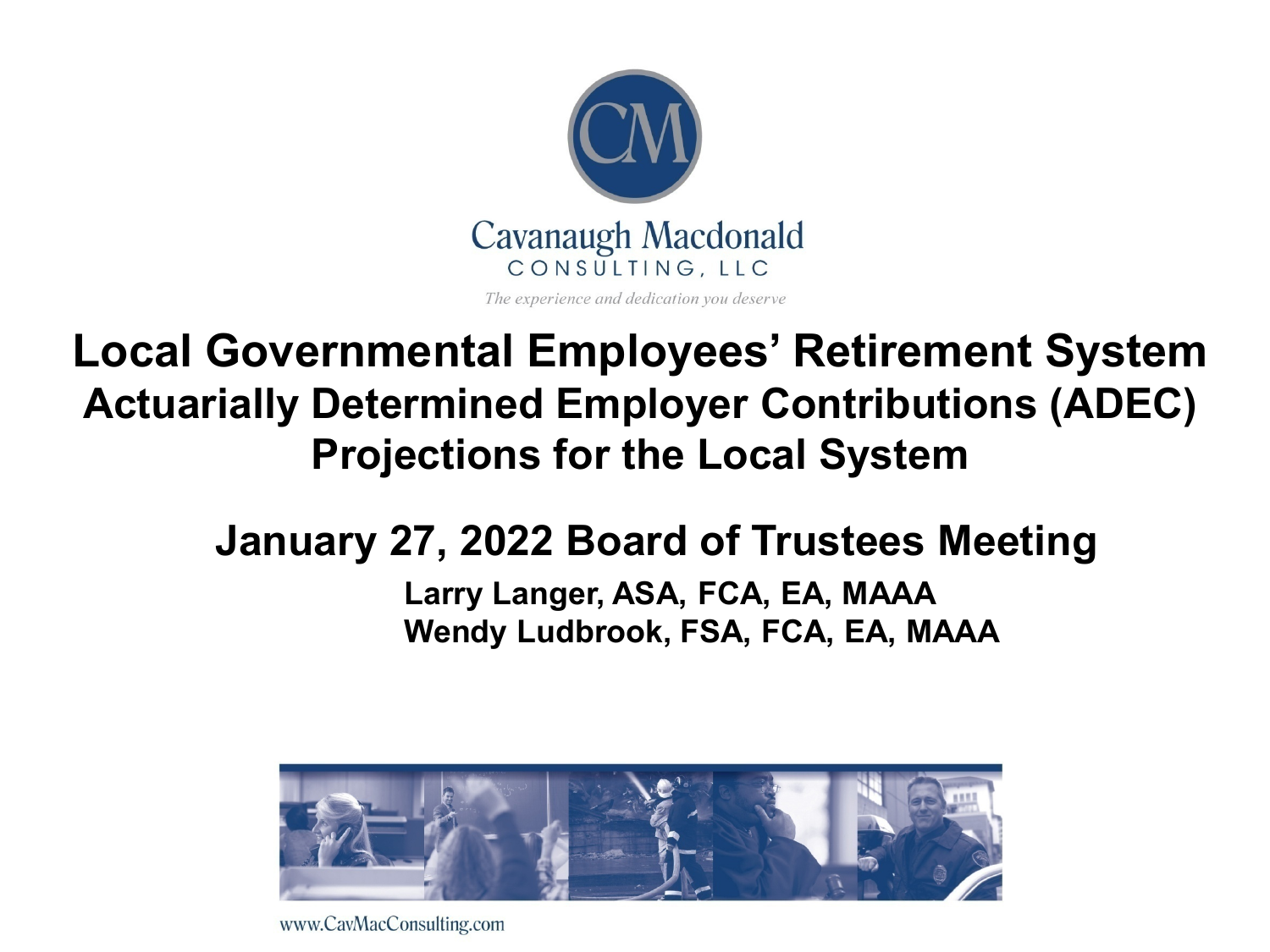

## **Projections**

- $\triangleright$  Projections of contribution requirements and funded status into the future can be helpful planning tools for stakeholders. This section provides deterministic projections of the actuarial valuation under the assumptions used in the December 31, 2020 valuation.
- $\triangleright$  Key Projection Assumptions
	- Valuation interest rate of 6.50% for all years in conjunction
	- The ADEC includes direct rate smoothing of the employer contribution rate over a 5- year period beginning FYE July 1, 2023.
	- **Two Scenarios** 
		- 6.5% investment return on market value for all years
		- 9.6% investment return on market value of assets for 2021 and 6.5% return after 2021.
	- Actuarial assumptions and methods as described in Appendix D of the December 31, 2020 valuation report. All future demographic experience is assumed to be exactly realized.
	- **The contribution rate under the Employer Contribution Rate Stabilization Policy** (ECRSP), adopted at the April 2021 Board meeting, is contributed until fiscal year ending 2027 described on the next page.
	- The actuarially determined employer contribution rate is contributed for fiscal years ending 2028 and beyond.
	- The sum of the "normal contribution" and the "accrued liability contribution" shall not be less than the employee contributions, which is currently 6%.
	- 0% increase in the total active member population
	- No cost-of-living adjustments granted
	- **Future pay increases based on long-term salary increase assumptions**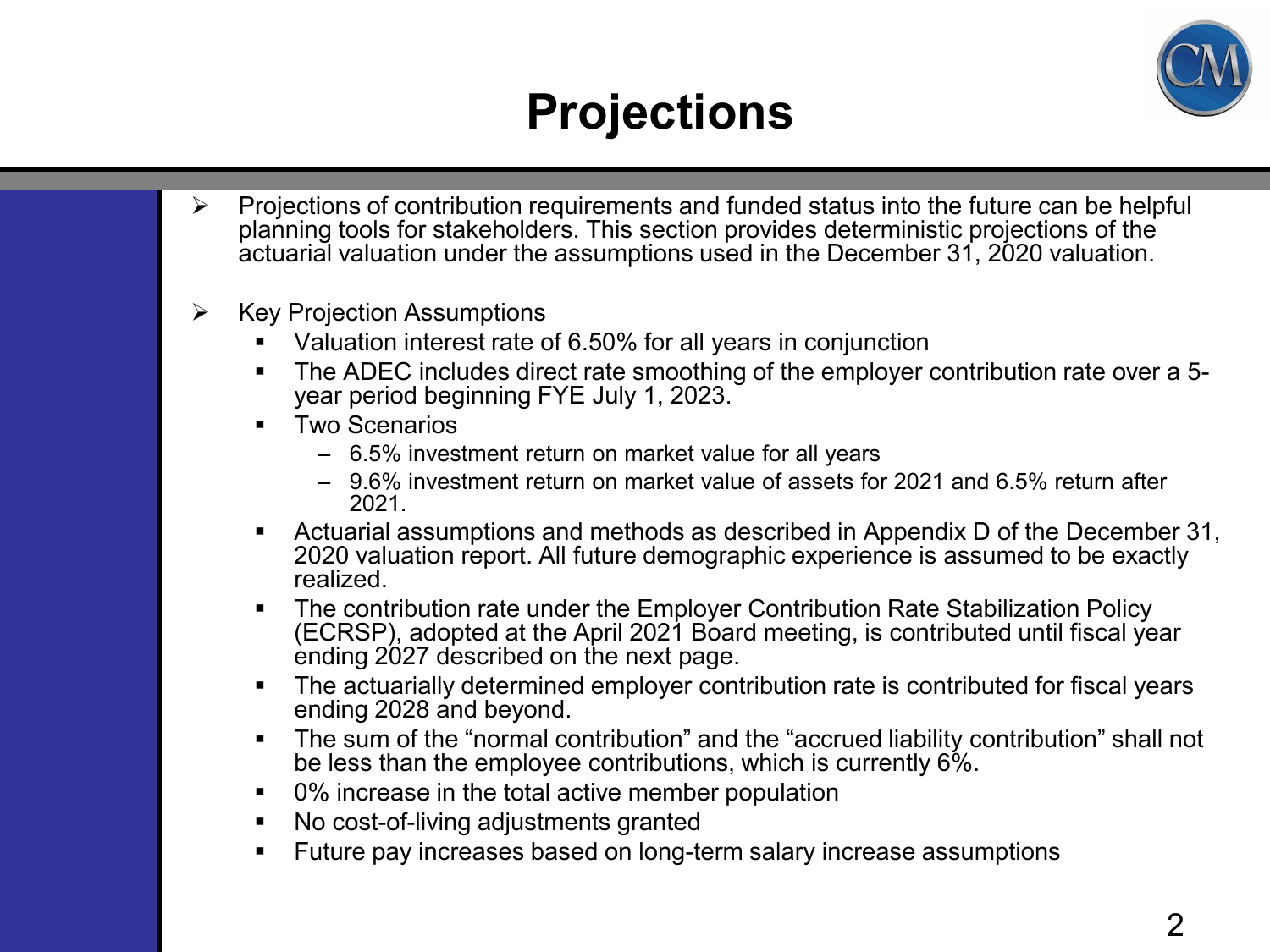

# **ECRSP Policy Contribution Rate**

- $\triangleright$  Non-LEO Policy Contribution Rate is the sum of 1 through 7 below:
	- 1) Rate for previous year excluding one-time benefit funding
	- 2) Increase of 0.75%
	- 3) Enacted benefit change not incorporated in (1)
	- 4) Actuarial assumption/method changes not incorporated in (1)
	- 5) Guardrail-related increase (any FYE 2023-2027) If the Underlying ADEC (Non-LEO) for the fiscal year exceeds the sum of (1) through  $(4)$  by more than 1.00% of compensation, an increase equal to 50% multiplied by the difference
	- 6) Guardrail-related decrease (only FY 2025-2027) If the sum of (1) through (4) exceeds the Underlying ADEC (Non-LEO) for the fiscal year by more than 1.00% of compensation, a decrease equal to 50% multiplied by the difference, limited to 1.50% of compensation
	- 7) Discretionary increase based on anticipated guardrail
- $\triangleright$  LEO Policy Contribution Rate:
	- Policy Contribution Established according to the following schedule:
		- FYE 2023: Policy Contribution (Non-LEO) plus 1.00%.
		- FYE 2024: Policy Contribution (Non-LEO) plus 1.25%.
		- FYE 2025: Policy Contribution (Non-LEO) plus 1.50%.
		- FYE 2026: Policy Contribution (Non-LEO) plus 1.75%.
		- FYE 2027: Policy Contribution (Non-LEO) plus 2.00%.
	- Enacted benefit change not already incorporated
- 3  $\triangleright$  Policy Contribution Rate is not less than the employee contribution rate of  $\frac{6}{9}$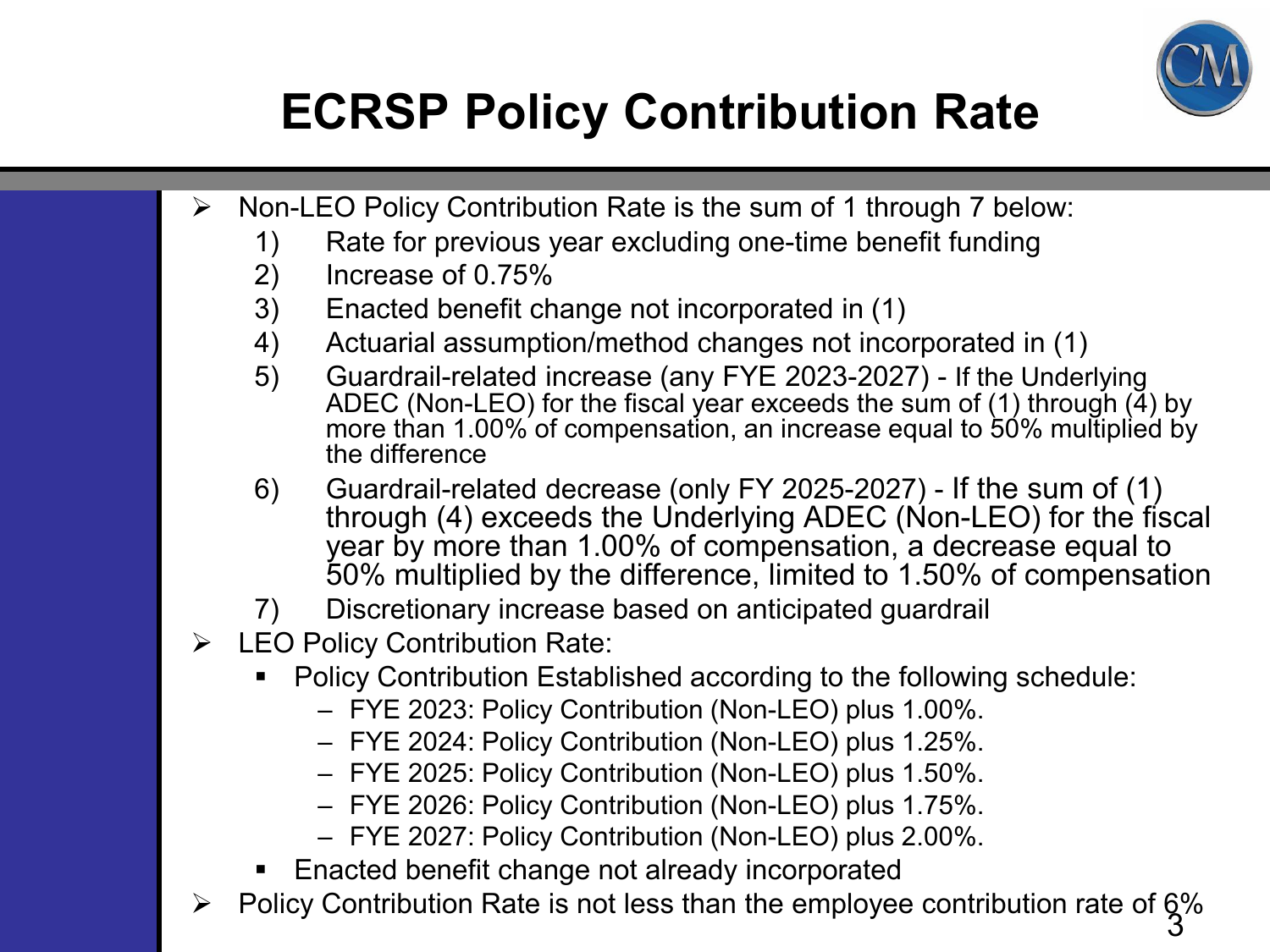### **Projected Contribution Rates Non-LEO 6.5% Return for All Years**



The Non-LEO contribution rates are decreasing as a result of returns in excess of expected being reflected and the 12-year amortization policy. Guardrail decreases are projected for FYE 2025 through 2027.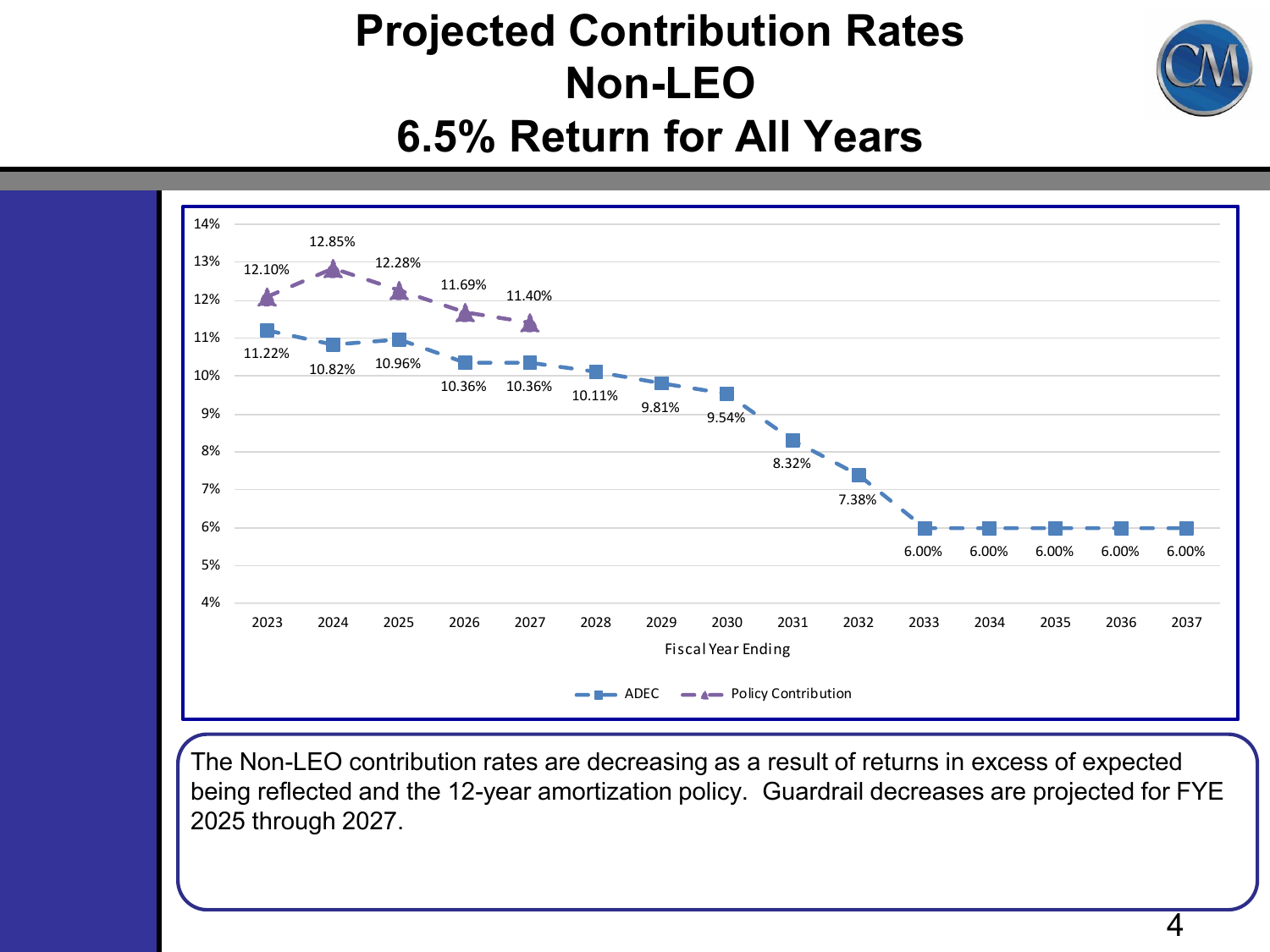### **Projected Contribution Rates - LEO 6.5% Return for All Years**



The LEO contribution rates are decreasing, but not as fast as Non-LEO rates. This is primarily due to the phase in of LEO rates to the full ADEC.

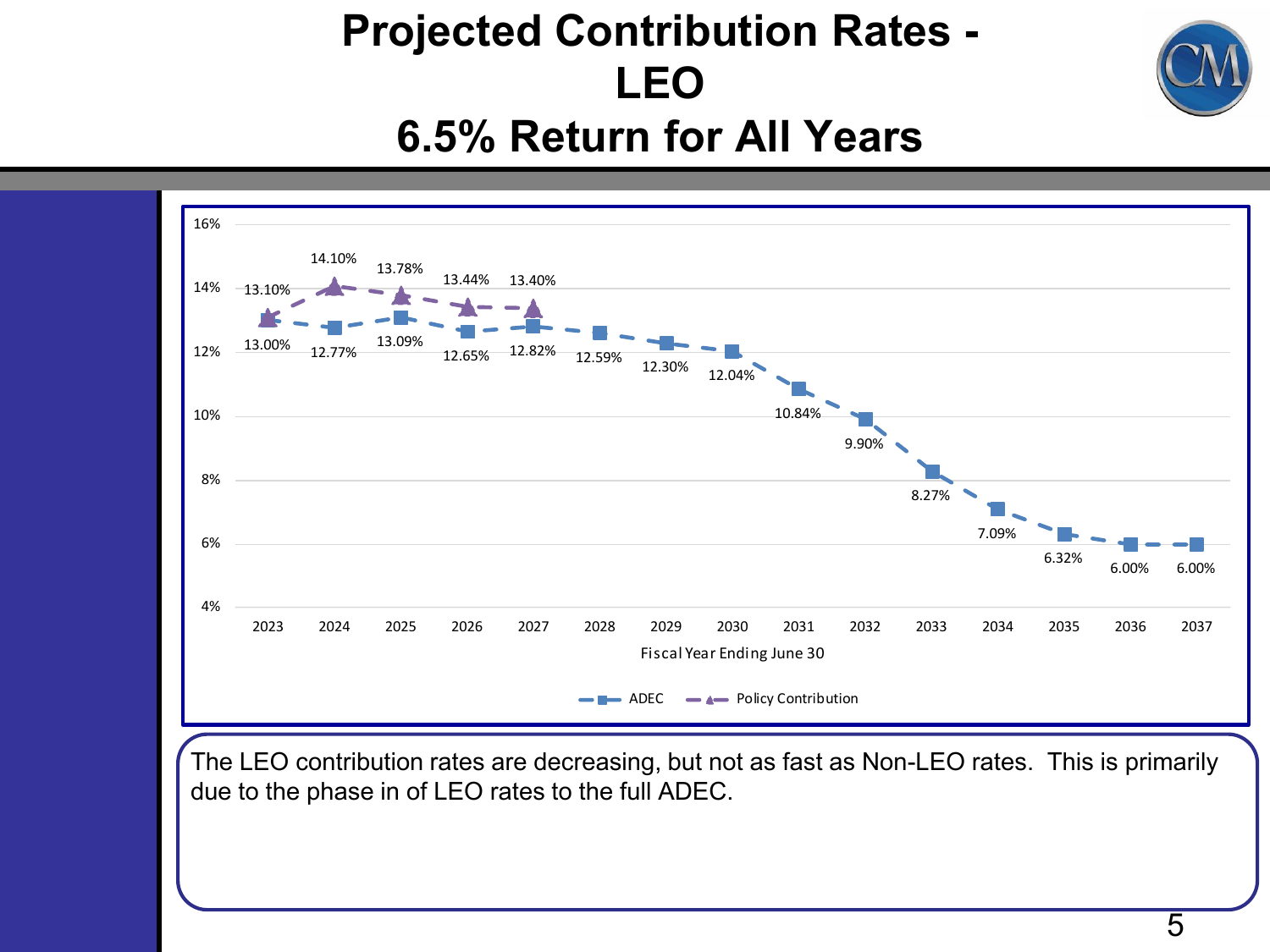# **Projected Funded Ratio**



Estimated returns are 3.1% higher than expected. Therefore, we are projecting that the unfunded actuarial accrued liability will be lower than previously expected resulting in lower employer contribution rates seen on the next slides.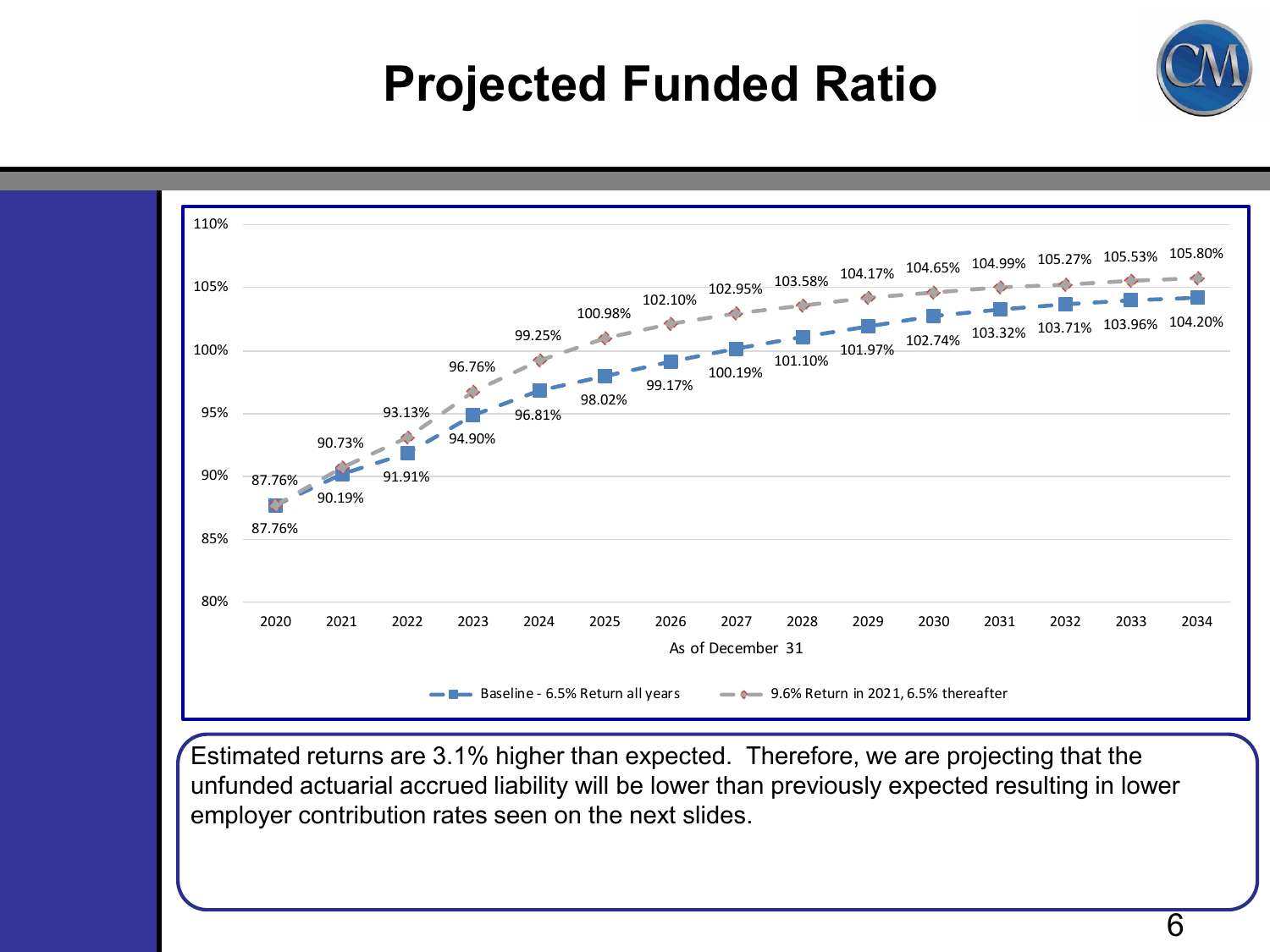### **Projected Contribution Rates - Non-LEO 9.6% Return in 2021, 6.5% Thereafter**



The additional 3.1% return results in lower projected contribution rates. The maximum guardrail decreases are projected for FYE 2025 through 2027.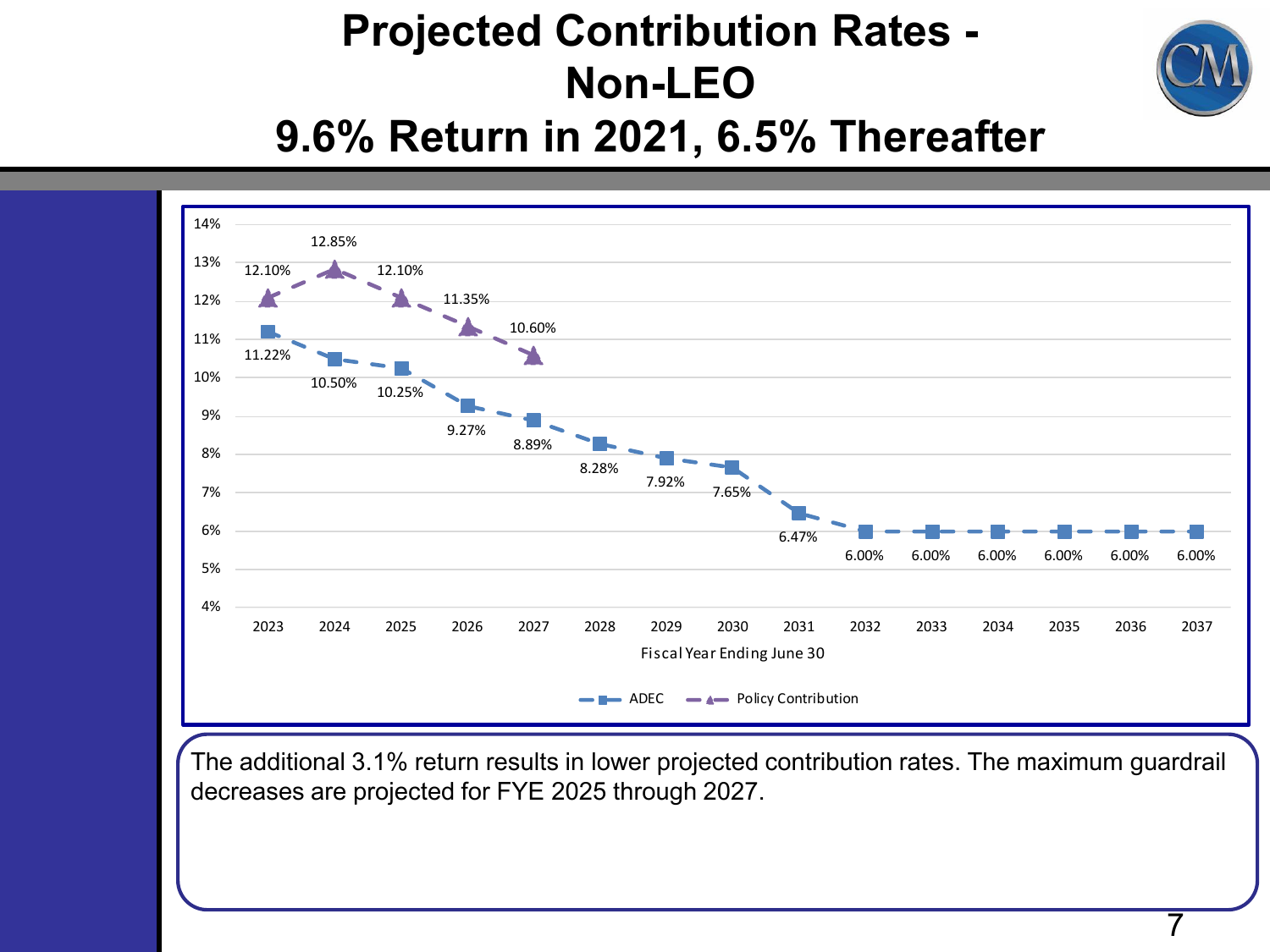### **Projected Contribution Rates - LEO 9.6% Return in 2021, 6.5% Thereafter**



The additional 3.1% return results in lower projected contribution rates.

8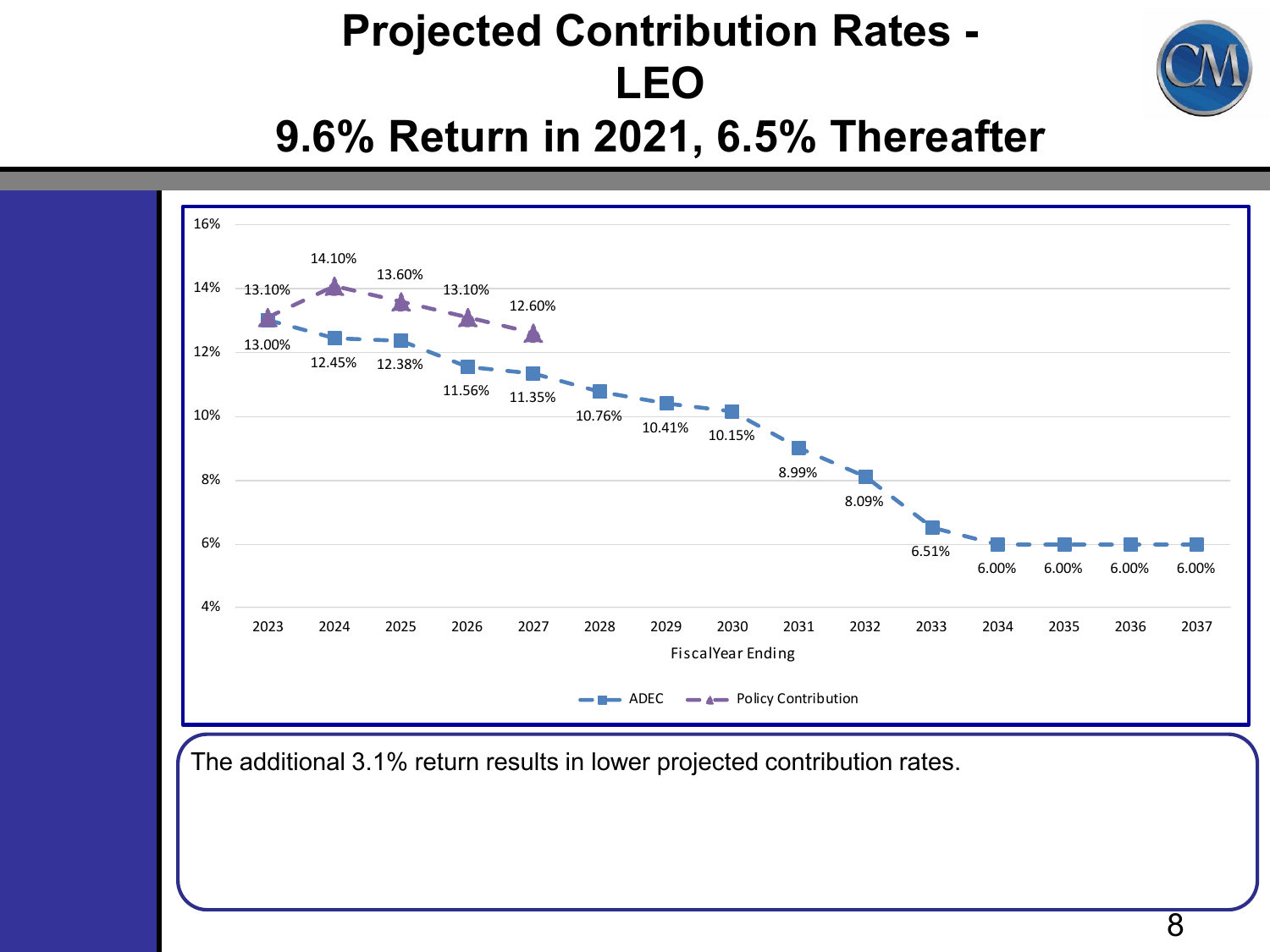# **Certification**



Future actuarial measurements may differ significantly from current measurements due to plan experience differing from that anticipated by the economic and demographic assumptions, increases or decreases expected as part of the natural operation of the methodology used for these measurements, and changes in plan provisions or applicable law. Because of limited scope, Cavanaugh Macdonald performed no analysis of the potential range of such future differences, except for some limited analysis in financial projections or required disclosure information. Results prior to December 31, 2017 were provided by the prior consulting actuary. In order to prepare the results in this study, we have utilized appropriate actuarial models that were developed for this purpose. These models use assumptions about future contingent events along with recognized actuarial approaches to develop the needed results. We meet the Qualification Standards of the American Academy of Actuaries to render the actuarial opinions contained in this report. This report has been prepared in accordance with all applicable Actuarial Standards of Practice, and we are available to answer questions about it.

Principal and Consulting Actuary Consulting Actuary

Larry Langer, ASA, EA, FCA, MAAA Wendy Ludbrook, FSA, EA, FCA, MAAA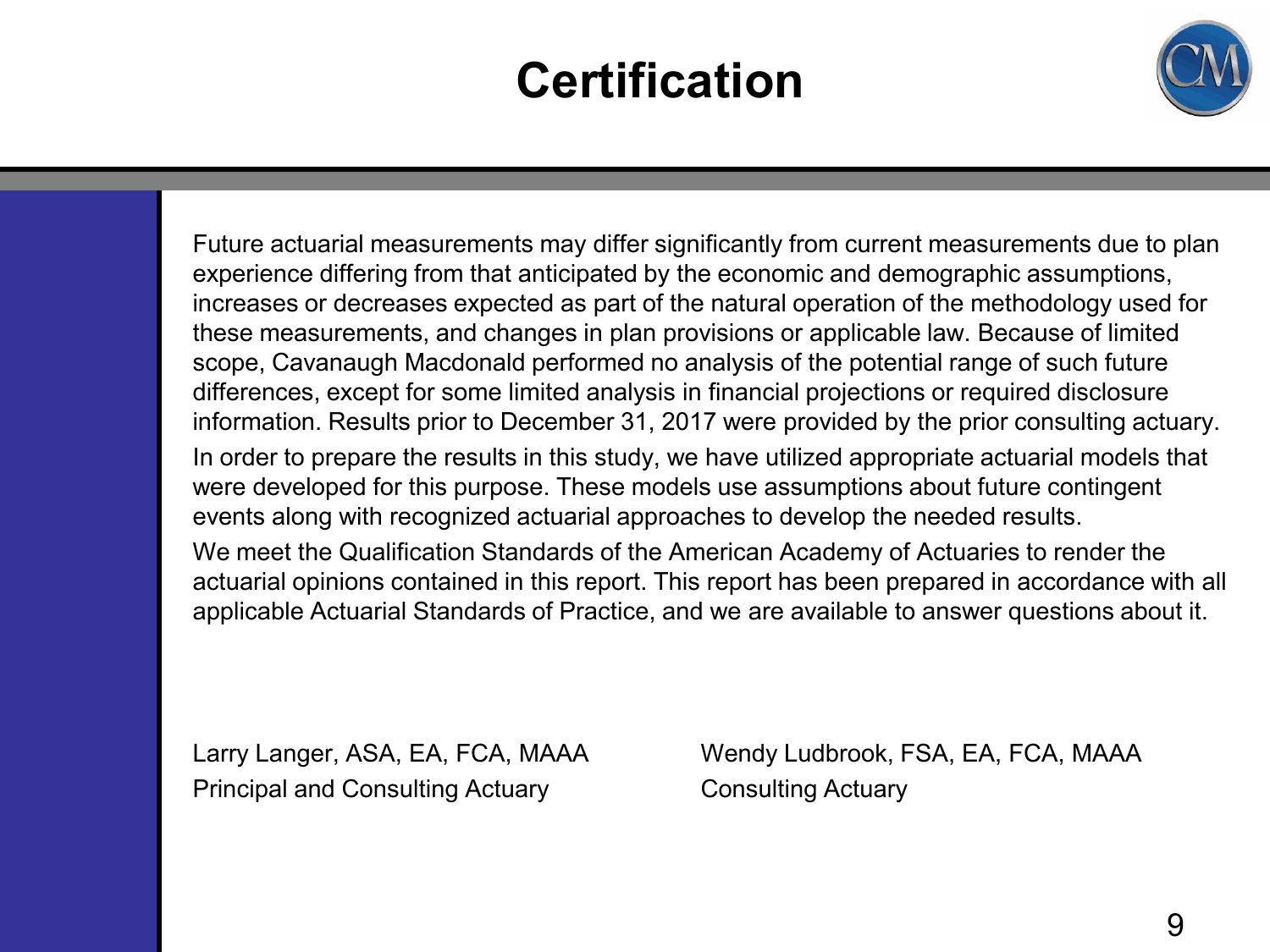

# **APPENDIX**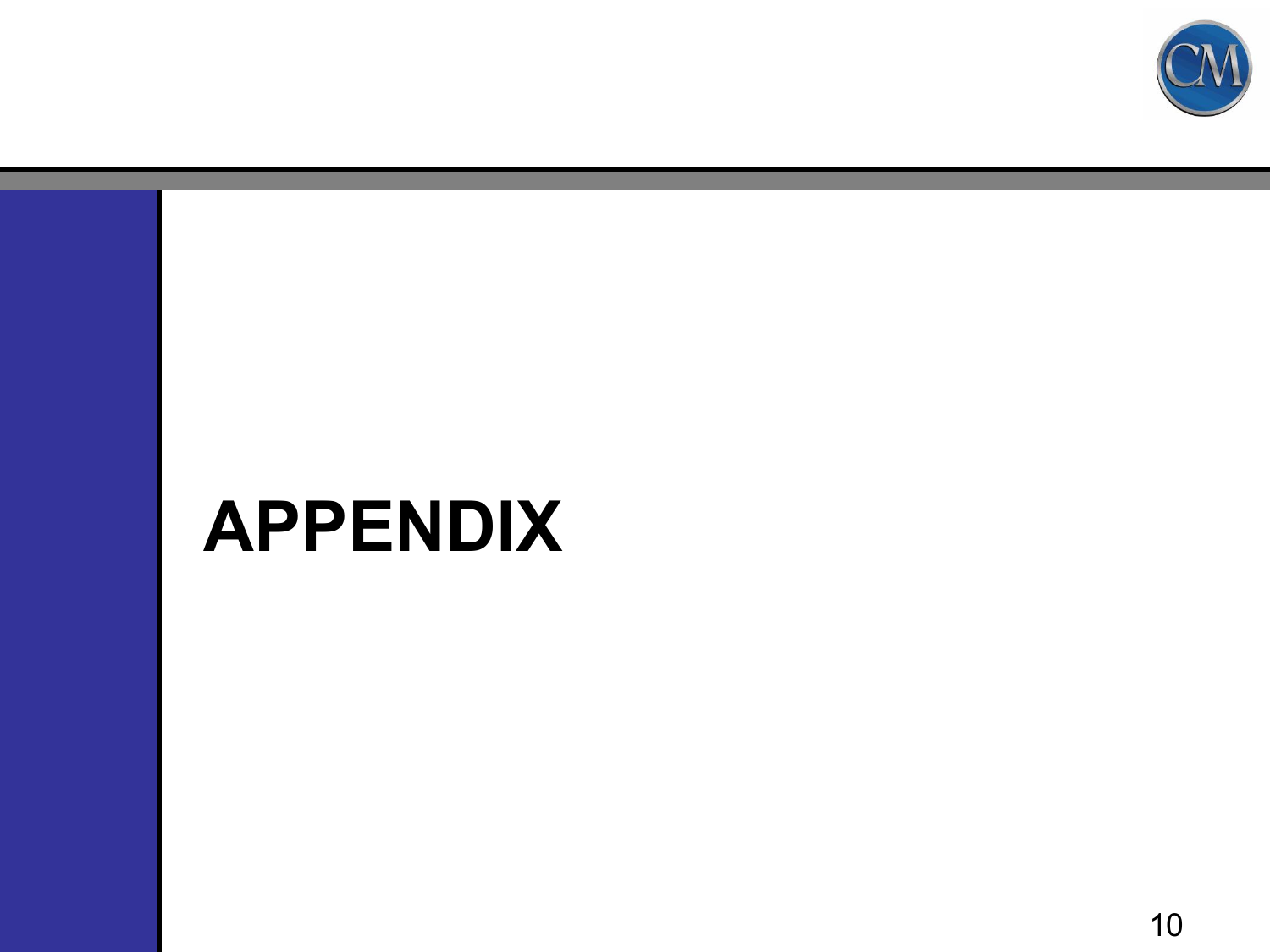### **Projected Contribution Rates and Cashflows**



| 9.6% Return in 2020, 6.5% Return Thereafter |                                          |        |                    |               |               |                         |  |  |  |  |  |
|---------------------------------------------|------------------------------------------|--------|--------------------|---------------|---------------|-------------------------|--|--|--|--|--|
|                                             | <b>Employer Policy Contribution Rate</b> |        |                    |               |               |                         |  |  |  |  |  |
|                                             |                                          |        |                    | Employer      | Member        |                         |  |  |  |  |  |
| <b>Fiscal Year Ending</b>                   | Non-LEO                                  | LEO    | <b>Year Ending</b> | Contributions | Contributions | <b>Benefit Payments</b> |  |  |  |  |  |
| 6/30/2023                                   | 12.10%                                   | 13.10% | 12/31/2021         | 809,188,736   | 444,553,192   | 1,667,656,466           |  |  |  |  |  |
| 6/30/2024                                   | 12.85%                                   | 14.10% | 12/31/2022         | 897,085,686   | 451,559,251   | 1,753,205,099           |  |  |  |  |  |
| 6/30/2025                                   | 12.10%                                   | 13.60% | 12/31/2023         | 973,252,539   | 459,274,018   | 1,844,445,417           |  |  |  |  |  |
| 6/30/2026                                   | 11.35%                                   | 13.10% | 12/31/2024         | 994,302,333   | 467,581,837   | 1,940,839,715           |  |  |  |  |  |
| 6/30/2027                                   | 10.60%                                   | 12.60% | 12/31/2025         | 956,901,254   | 476,382,765   | 2,042,139,445           |  |  |  |  |  |
| 6/30/2028                                   | 8.28%                                    | 10.76% | 12/31/2026         | 918,582,415   | 485,814,282   | 2,149,776,561           |  |  |  |  |  |
| 6/30/2029                                   | 7.92%                                    | 10.41% | 12/31/2027         | 812, 192, 044 | 495,720,350   | 2,255,886,877           |  |  |  |  |  |
| 6/30/2030                                   | 7.65%                                    | 10.15% | 12/31/2028         | 719,610,567   | 506,130,362   | 2,364,233,014           |  |  |  |  |  |
| 6/30/2031                                   | 6.47%                                    | 8.99%  | 12/31/2029         | 707,857,025   | 516,925,556   | 2,473,064,074           |  |  |  |  |  |
| 6/30/2032                                   | 6.00%                                    | 8.09%  | 12/31/2030         | 660,070,887   | 528,457,346   | 2,580,338,283           |  |  |  |  |  |
| 6/30/2033                                   | 6.00%                                    | 6.51%  | 12/31/2031         | 597,936,247   | 540,710,257   | 2,685,786,161           |  |  |  |  |  |
| 6/30/2034                                   | 6.00%                                    | 6.00%  | 12/31/2032         | 574,595,576   | 553,784,668   | 2,787,335,307           |  |  |  |  |  |
| 6/30/2035                                   | 6.00%                                    | 6.00%  | 12/31/2033         | 571,830,611   | 567,646,778   | 2,887,892,275           |  |  |  |  |  |
| 6/30/2036                                   | 6.00%                                    | 6.00%  | 12/31/2034         | 582,039,289   | 582,039,289   | 2,989,280,990           |  |  |  |  |  |
| 6/30/2037                                   | 6.00%                                    | 6.00%  | 12/31/2035         | 596,900,561   | 596,900,561   | 3,092,514,209           |  |  |  |  |  |